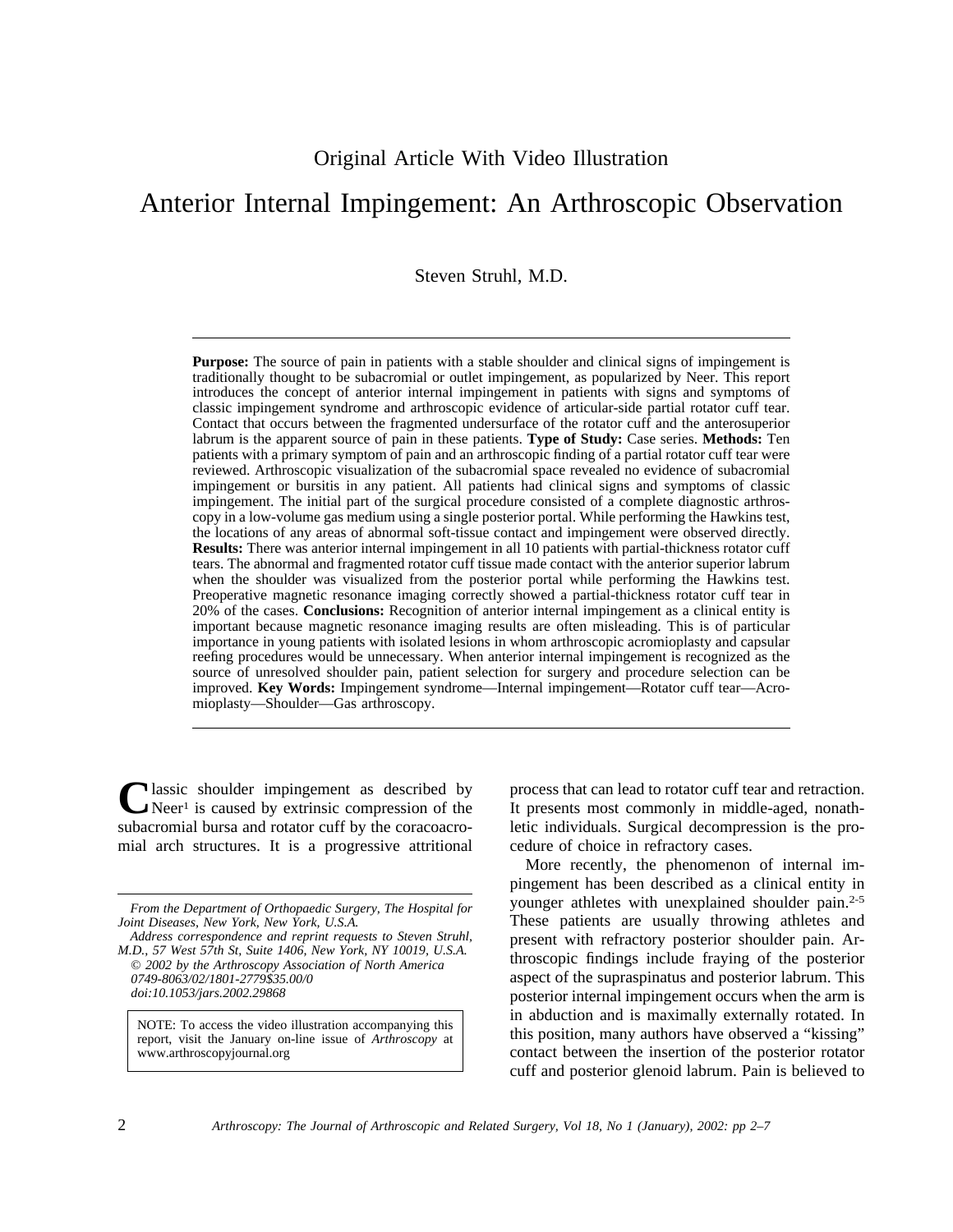

**FIGURE 1.** Partial-thickness rotator cuff tear as seen from the posterior portal in a right shoulder.

be the result of the 2 abnormal surfaces being crushed together while the arm is in the pathologic position. Most believe that occult instability is an important component of this entity.3,5,6

This report describes a variation of internal impingement entirely separate from that of athletic patients with posterior internal impingement. Patients in this group are from the general population, are younger than typical impingement patients, and are not elite throwing athletes. They present with normal stability and classic signs of subacromial impingement. The consistent arthroscopic finding in this group of patients is an undersurface partial rotator cuff tear (Figs 1-3). Internal impingement is observed between the fragmented rotator cuff and the superior labrum, just anterior to the biceps anchor (Figs 4 and 5). Resultant fragmentation and fraying of superior labral tissue as a result of this impingement can also be seen (Fig 6). This can be visualized arthroscopically from the posterior portal in a low-volume gas medium while performing the Hawkins maneuver (Videos 1 and 2).

## **PATIENTS AND METHODS**

Ten patients who had clinical signs of classic impingement and who had an arthroscopically confirmed undersurface rotator cuff tear in association with a normal subacromial space are reported herein. Table 1 summarizes the clinical information on all 10 cases.



**FIGURE 2.** Partial-thickness rotator cuff tear in a right shoulder viewed from the posterior portal.

These cases were identified from a consecutive series of 127 shoulder arthroscopies performed by a single surgeon over a 2-year period. Arthroscopic surgery was carried out using either interscalene regional block or general anesthesia, and patients were positioned in a semi-sitting position on a beanbag. The technique for utilizing low-volume gas arthroscopy has been described previously.7



**FIGURE 3.** Partial-thickness rotator cuff tear in a left shoulder viewed from the posterior portal.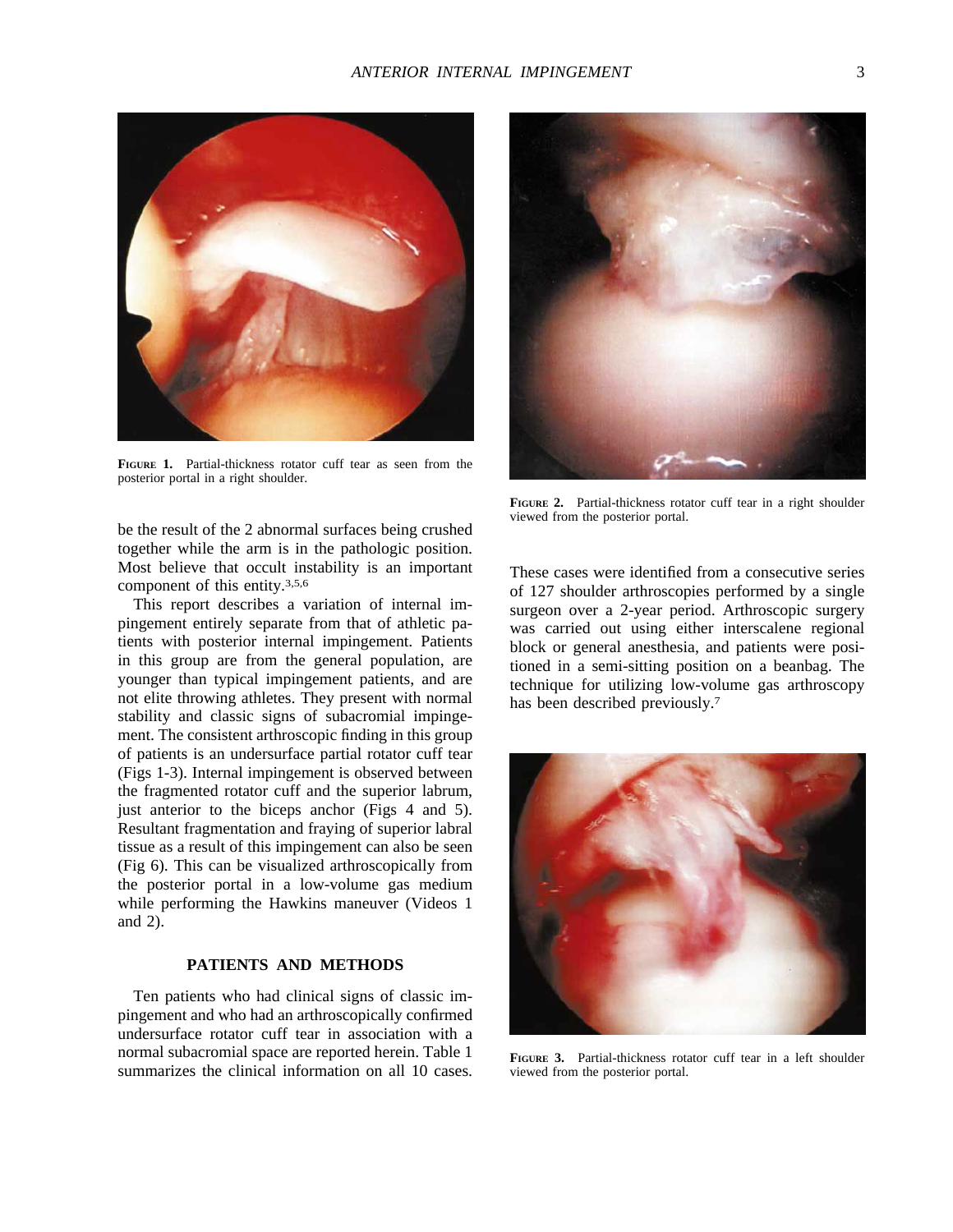

**FIGURE 4.** Same view as in Fig 1 with the arm now forward flexed and internally rotated. The partial rotator cuff tear is now seen impinging between the humeral head and superior glenoid labrum.



**FIGURE 6.** Same view as in Fig 3 with emphasis now on the shredded tissue along the glenoid from the 12 o'clock to 3 o'clock position indicating areas of damaged tissue possibly resulting from the shear and compression forces of anterior internal impingement.

### **Illustrative Case**

A 35-year-old man presented with a 6-week history of right shoulder pain. The pain became progressively worse and the patient had pain with forward elevation. Night pain became more prominent. In addition, he experienced painful popping and clicking with over-



**FIGURE 5.** Same view as in Fig 2 with the arm now forward flexed and internally rotated. Anterior internal impingement of the partial cuff tear against the superior glenoid is evident.

head use of the arm. He was an avid golfer and was unable to play because of his symptoms.

Clinical evaluation revealed active forward flexion to 100° and passive forward flexion to 150°, associated with pain. The patient had a positive Hawkins test that reproduced his symptoms and he had tenderness over the anterior rotator cuff area. He had no other areas of tenderness and shoulder stability was normal. Magnetic resonance imaging (MRI) was negative for rotator cuff tear.

Arthroscopy revealed a partial-thickness rotator cuff tear involving the supraspinatus tendon (Fig 2). When the Hawkins maneuver was performed under direct vision from the posterior portal in a low-volume gas medium, the torn flap of rotator cuff tissue was caught between the humeral head and the superior labrum, as seen in Fig 5. The area was debrided (Fig 7). When the Hawkins maneuver was repeated, contact was seen between the rotator cuff and superior labrum (Fig 8); however, the area of soft-tissue impingement was now absent. Inspection of the superior labrum in the area of soft-tissue impingement showed a very small area of lifting off of the superior labrum from the underlying labrum (Fig 9). A small area of labral fraying in the anterior glenoid was noted and debrided. One month postoperatively, the patient had full range of motion and was free of pain. He was fully active in golf.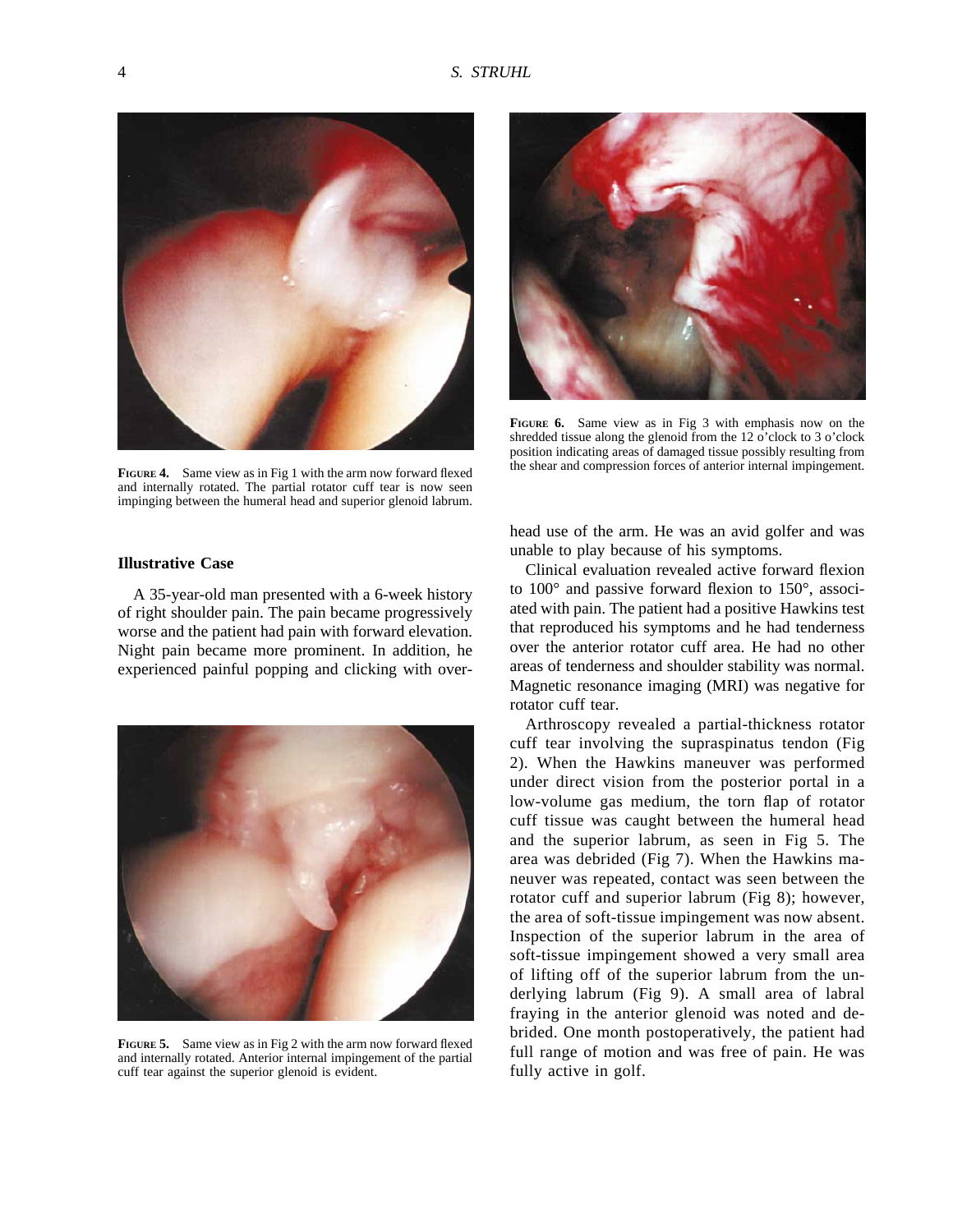| Pt<br>No. | Age | Sex | N <sub>ee</sub> <sup>8</sup> | Hawkins <sup>9</sup> | Duration of<br>Symptoms | MRI                           | <b>Additional Surgical</b><br>Findings       | <b>Surgical Treatment</b>                              |
|-----------|-----|-----|------------------------------|----------------------|-------------------------|-------------------------------|----------------------------------------------|--------------------------------------------------------|
| 1         | 41  | F   | $+$                          | $^+$                 | $3 \text{ mo}$          |                               |                                              | <b>Debridement</b>                                     |
| 2         | 24  | M   | $+$                          | $+$                  | 4 mo                    |                               | Partial subscapularis<br>tear                | Debridement                                            |
| 3         | 38  | M   | $+$                          | $+$                  | $2 \text{ yr}$          |                               | Labral detachment                            | Debridement and labral<br>repair                       |
| 4         | 45  | M   | $+$                          | $^{+}$               | 8 <sub>mo</sub>         |                               | Labral fraying<br>Chondral lesion<br>glenoid | Debridement                                            |
| 5         | 32  | M   |                              | $^+$                 | $2 \text{ mo}$          | Partial rotator<br>cuff tear  | Labral detachment<br>Partial biceps tear     | Debridement and labral<br>repair                       |
| 6         | 31  | M   | $+$                          | $^{+}$               | $3 \text{ mo}$          |                               | Partial subscapularis<br>tear                | Debridement                                            |
| 7         | 36  | F   | $^{+}$                       | $^+$                 | $3 \text{ mo}$          |                               |                                              | <b>Debridement</b>                                     |
| 8         | 35  | F   | $+$                          | $+$                  | $3 \text{ mo}$          | Complete rotator<br>cuff tear | Labral fraying                               | Debridement                                            |
| 9         | 36  | M   | $^{+}$                       | $^{+}$               | $2 \text{ mo}$          |                               | Labral fraying                               | Debridement                                            |
| 10        | 48  | F   | $+$                          | $^{+}$               | 4 mo                    | Partial rotator<br>cuff tear  | Labral detachment<br>Capsular laxity         | Debridement<br>Labral repair<br>Thermal capsulorrhaphy |

**TABLE 1.** *Patient Clinical Information*

#### **RESULTS**

Nine of the 10 patients in this series were seen on short-term follow-up (between 3 and 6 months). Six of the 9 patients were pain free and had a full range of motion. Two patients had pain only with extreme activities and 1 patient had little improvement from the surgery. This patient was the only patient in the series who had radiographic evidence of osteoarthritis and was found to have significant chondral damage on

**FIGURE 7.** Same view as in Figs 2 and 5 after debridement. The arm is forward flexed.

both the humeral head and glenoid surfaces at the time of surgery.

# **DISCUSSION**

Jobe et al.8 have shown the anatomic basis for anterior internal impingement in vitro. By simulating the Neer<sup>9</sup> and Hawkins<sup>10</sup> tests on cadaver shoulders,

**FIGURE 8.** Same view as Figs 2 and 5 with the arm now forward flexed and internally rotated. The normal contact that occurs between the rotator cuff and glenoid labrum is seen in this position; however, the anterior internal impingement is now absent.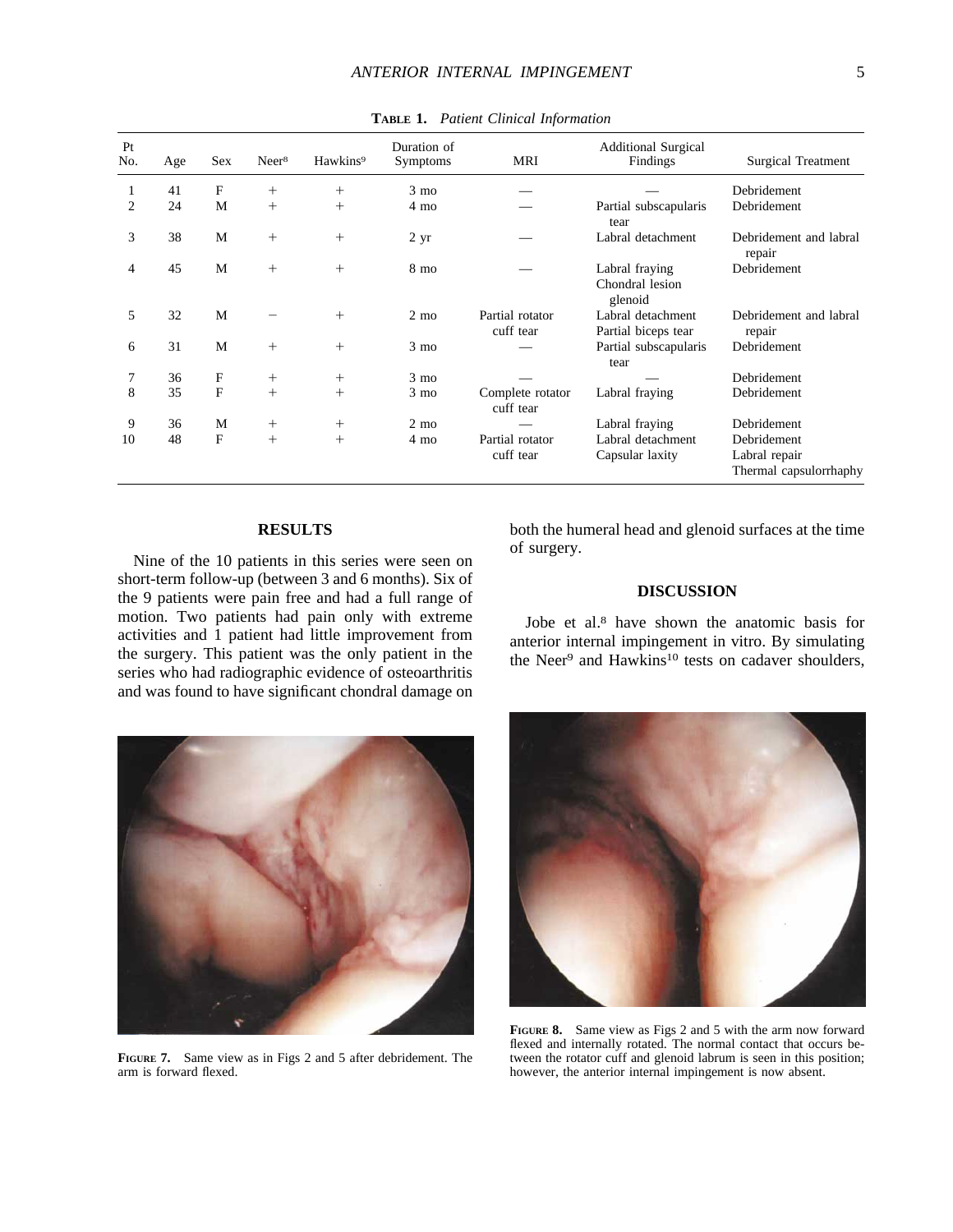

**FIGURE 9.** Same view as in Figs 2 and 5 with emphasis now on the cleavage between the superior labrum from the glenoid, possibly a result of compression and shear forces.

contact between the rotator cuff insertion and the anterior superior labral area was demonstrated on all specimens.11 Similar cadaver studies have shown the same anatomic basis for posterior internal impingement when shoulders placed in the abducted externally rotated position were sectioned and photographed.8,11 For both posterior and anterior internal impingement, the cadaver studies strongly suggest that contact between the rotator cuff and superior glenoid is normal. In posterior internal impingement, MRI studies as well as arthroscopic observations have further supported the notion that contact between the rotator cuff and glenoid labrum is both normal and physiologic.4,5,12

The etiology of symptomatic posterior internal impingement has not been established. Glenohumeral instability, attritional wear, and intrinsic fiber failure have all been suggested and implicated, yet remain unproven. Nevertheless, the soft-tissue impingement contact between pathologic rotator cuff tissue and the posterior labrum is currently acknowledged as the source of pain in these patients. Debridement has been shown to eliminate symptoms in these patients.<sup>2,3,5</sup>

To date, there are no clinical reports on anterior internal impingement. In establishing an in-vitro basis for this phenomenon, Jobe suggested that this type of internal impingement might explain the presence of a positive Neer or Hawkins test on clinical examination.<sup>11</sup> Jobe hypothesized that shoulder pain seen in swimmers may be the result of anterior internal impingement because the pain is frequently found at the point of hand entry. In

this position, the humeral position is between that of the Neer and the Hawkins test.

Clinical descriptions of the posterior internal impingement phenomenon have always been limited to elite athletes. In many cases, these shoulders are lax or unstable, bringing into question the role of occult instability in the evolution of lesions that create posterior internal impingement pain. However, the patients in this review are from the general population and did not complain of instability. The 1 patient who did have a thermal shrinkage procedure had excessive capsular laxity, but did not complain of instability.

The data from this review indicate that anterior internal impingement is a common clinical problem in patients with shoulder pain. The clinical presentation of patients with anterior internal impingement is often identical to that of patients with subacromial impingement, making preoperative identification impossible. Indeed, many patients with subacromial impingement also have undersurface partial rotator cuff tears. In these cases, it is likely that the cause of impingement pain may be both intra-articular as well as subacromial. Snyder et al.13 found in their series of 31 patients with partial rotator cuff tears that 18 of the patients also had subacromial impingement. The presence of anterior internal impingement in patients without any signs of subacromial abnormalities, however, is critically important because these patients are difficult to identify clinically. In this review, the average patient age was 37 years, well below the usual age for patients with subacromial impingement. While these patients have signs and symptoms similar to those with subacromial impingement, their relatively young age lowers the index of suspicion for that diagnosis. Impingement based on intra-articular pathology has not previously been considered for these patients. In addition, MRI cannot be relied on to correctly identify many of these patients. In this review, the majority of patients (7 of 10) had a false-negative MRI. The failure of imaging studies (both MRI and arthrography) to diagnose partial rotator cuff tears has been observed by other investigators as well, with a false-negative rate of 42% to 86% reported.14,15 These are similar to the findings in the present report in which only 20% of patients had a partial rotator cuff tear correctly identified on preoperative MRI. Identifying the undersurface rotator cuff tear as the source of clinical impingement in this particular patient group is important because they may not only fail to improve with prolonged nonsurgical care but their tears may progress to full-thickness during the treatment period.16 In one study on the progression of partial cuff tears, the authors concluded that in the